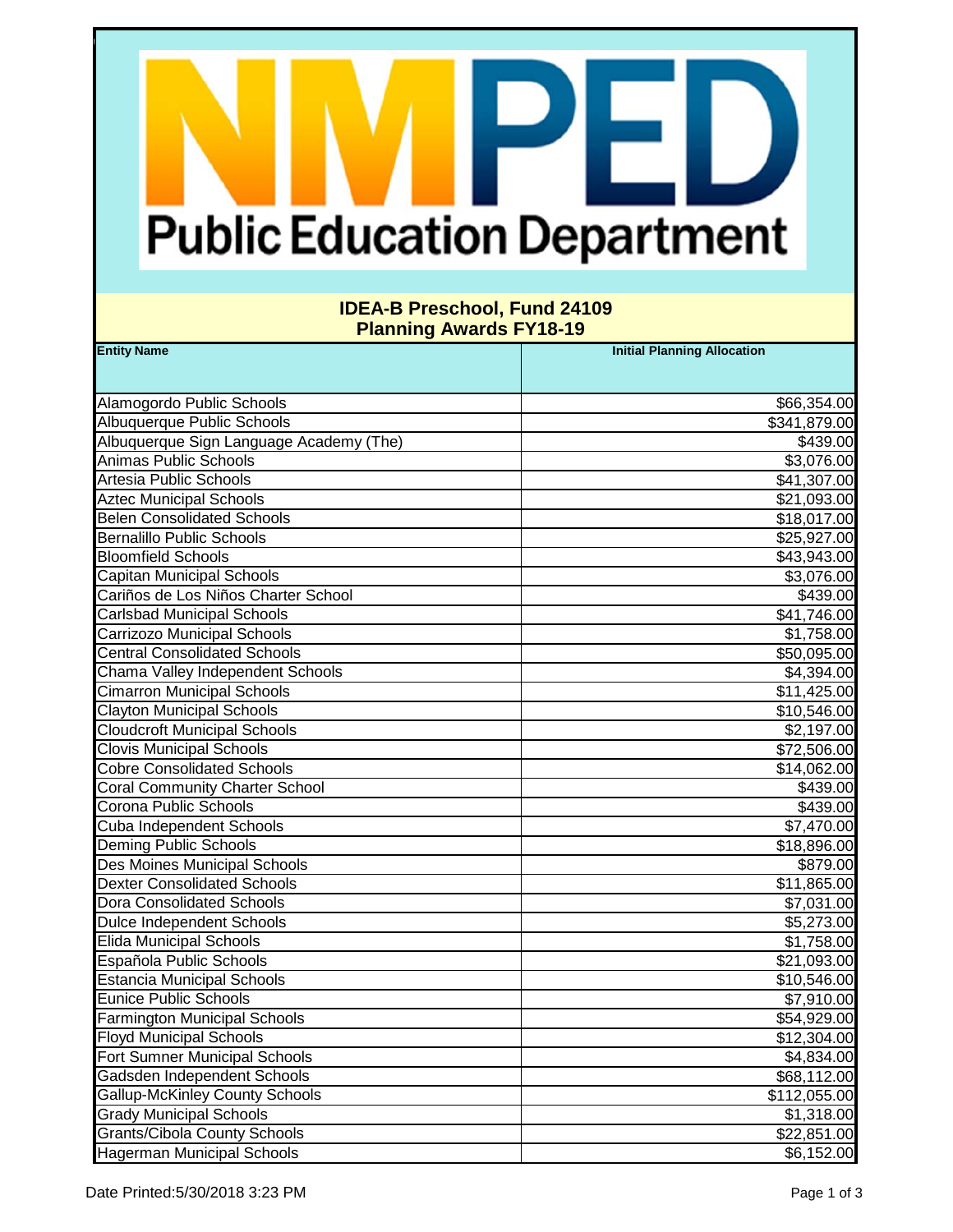# **Public Education Department**

F.

#### **IDEA-B Preschool, Fund 24109 Planning Awards FY18-19**

| <b>Entity Name</b>                                   | <b>Initial Planning Allocation</b> |
|------------------------------------------------------|------------------------------------|
|                                                      |                                    |
| <b>Hatch Valley Public Schools</b>                   | \$14,062.00                        |
| <b>Hobbs Municipal Schools</b>                       | \$56,687.00                        |
| <b>Hondo Valley Public Schools</b>                   | \$1,758.00                         |
| <b>Horizon Academy West</b>                          | \$1,758.00                         |
| <b>House Municipal Schools</b>                       | \$3,955.00                         |
| J. Paul Taylor Academy                               | \$439.00                           |
| Jal Public Schools                                   | \$11,425.00                        |
| Jemez Mountain Public Schools                        | \$5,273.00                         |
| Jemez Valley Public Schools                          | \$5,273.00                         |
| La Promesa Early Learning Center                     | \$439.00                           |
| Lake Arthur Municipal Schools                        | \$2,637.00                         |
| Las Cruces Public Schools                            | \$125,238.00                       |
| Las Vegas City Public Schools                        | \$7,470.00                         |
| Logan Municipal Schools                              | \$4,834.00                         |
| <b>Lordsburg Municipal Schools</b>                   | \$25,048.00                        |
| Los Alamos Public Schools                            | \$17,577.00                        |
| Los Lunas Public Schools                             | \$47,019.00                        |
| <b>Loving Municipal Schools</b>                      | \$6,152.00                         |
| Lovington Municipal Schools                          | \$30,760.00                        |
| Magdalena Municipal Schools                          | \$10,107.00                        |
| <b>Maxwell Municipal Schools</b>                     | \$2,197.00                         |
| <b>Melrose Municipal Schools</b>                     | \$3,955.00                         |
| <b>Mesa Vista Consolidated Schools</b>               | \$3,955.00                         |
| Mission Achievement and Success (MAS) Charter School | \$1,318.00                         |
| Montessori Elementary School (The) (TMES)            | \$439.00                           |
| Mora Independent Schools                             | \$5,713.00                         |
| Moriarty-Edgewood School District                    | \$40,428.00                        |
| <b>Mosquero Municipal Schools</b>                    | \$1,758.00                         |
| Mountainair Public Schools                           | \$7,031.00                         |
| NM School for the Blind and Visually Impaired        | \$879.00                           |
| NM School for the Deaf                               | \$1,758.00                         |
| North Valley Academy                                 | \$439.00                           |
| Pecos Independent School District                    | \$6,591.00                         |
| Peñasco Independent Schools                          | \$4,394.00                         |
| Pojoaque Valley Public Schools                       | \$2,637.00                         |
| <b>Portales Municipal Schools</b>                    | \$24,169.00                        |
| Quemado Independent Schools                          | \$1,758.00                         |
| Questa Independent Schools                           | \$2,637.00                         |
| <b>Raton Public Schools</b>                          | \$24,608.00                        |
| Reserve Independent Schools                          | \$4,834.00                         |